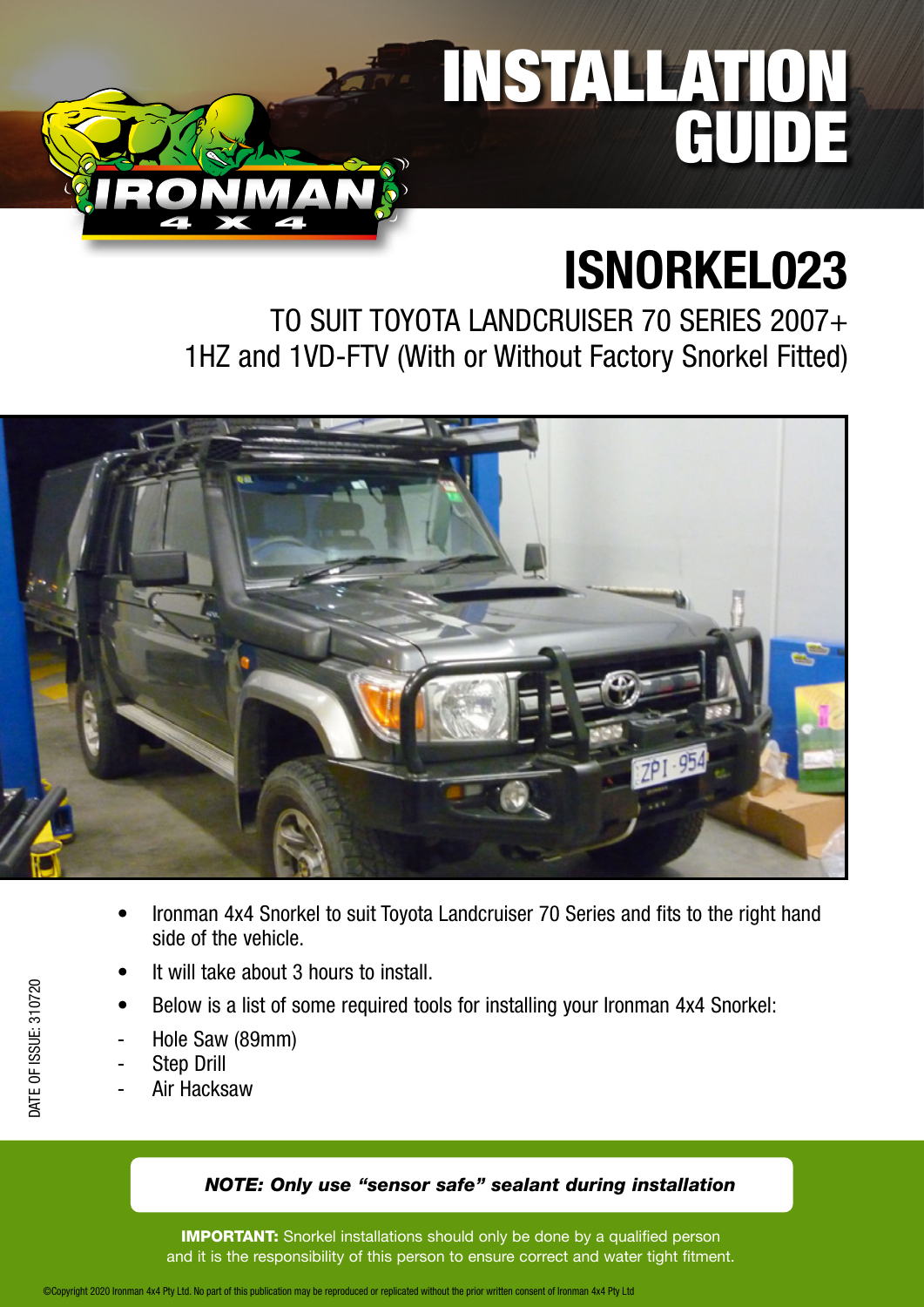©Copyright 2020 Ironman 4x4 Pty Ltd. No part of this publication may be reproduced or replicated without the prior written consent of Ironman 4x4 Pty Ltd

- 1. Before installation check snorkel application is compatible with your vehicle.
- 2. Remove air box and air intake duct to air box. If applicable remove factory snorkel, Landcruiser badge and temporarily remove fuel filter and cover plate from inner guard.
- **3.** Apply masking tape to right hand front mudguard and right hand windscreen pillar.

4. Hold template in position on the right hand mudguard and mark all holes and outer edges of two 'triangles' using a felt tipped pen or marker.

**5.** For vehicle without factory snorkel cut two semi circles holes using a 89mm hole saw as shown.

 Using an air hacksaw cut between holes along lines marked in the previous step.

**6.** For vehicles with factory snorkel, hold the back of the 89mm hole saw centrally in position over holes marked with template and trace around the outer edges in line with previously marked cut lines. Using an air hacksaw cut along lines as shown.





**Page 2 of 5**



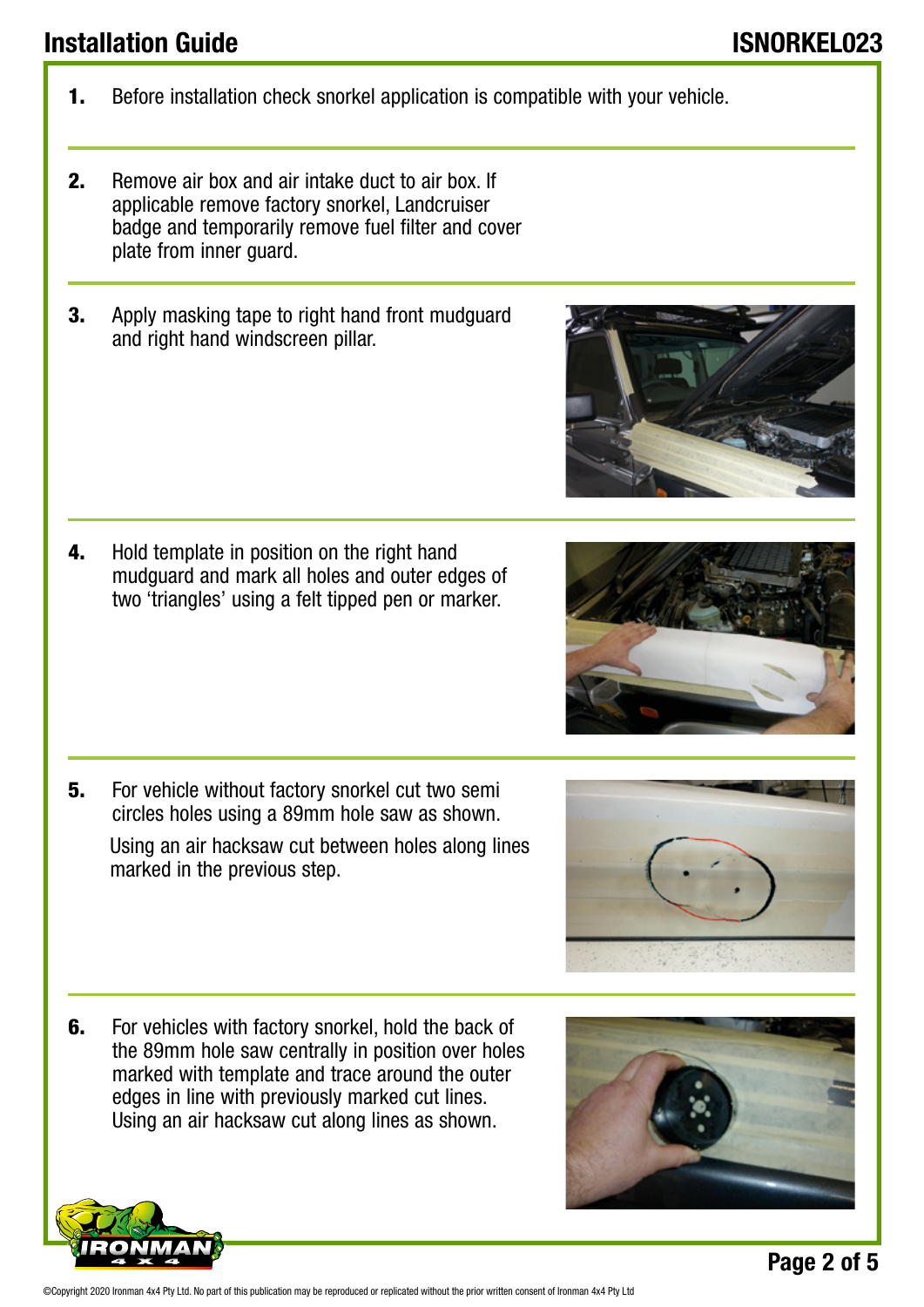7. Drill all mounting holes to 16mm.

8. De-burr and rust-proof all holes (this applies to all holes drilled after this step).

9. Apply rubber edging to large hole as shown.

10. Using thread lock, screw all mounting studs into snorkel. Attach upper pillar mounting bracket as shown using M6 hardware.

11. Hold snorkel in position on mudguard and mark position of upper mounting holes.









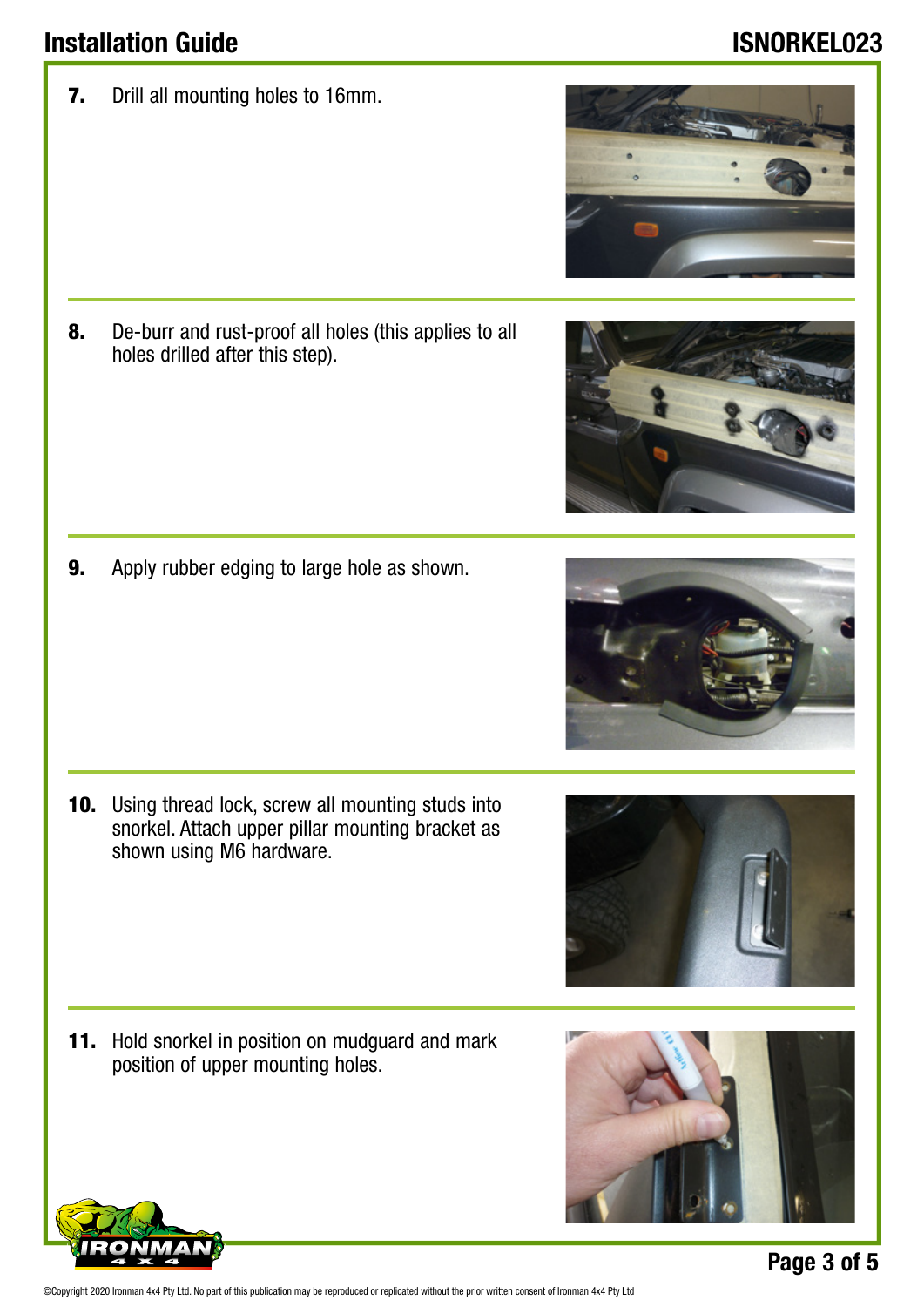©Copyright 2020 Ironman 4x4 Pty Ltd. No part of this publication may be reproduced or replicated without the prior written consent of Ironman 4x4 Pty Ltd

12. Remove snorkel body from mudguard and drill upper mounting holes to 7.5mm. De-burr and rust proof holes. Apply silicone to holes and insert mounting plugs.

13. Attach snorkel to vehicle using M8 Nyloc nuts, body washers and self tapping screws for pillar bracket.

14. For vehicles without factory snorkel, attach rubber hose to snorkel outlet and secure with hose clamp provided.

NOTE: For vehicles with factory snorkel, shorten rubber hose to 200mm as shown and attach to snorkel outlet using hose clamp provided.

15. Refit air box, attach and secure to air inlet with hose clamp provided.

**16.** Refit fuel filter if applicable.

 Refit factory bolts to factory snorkel holes if applicable.